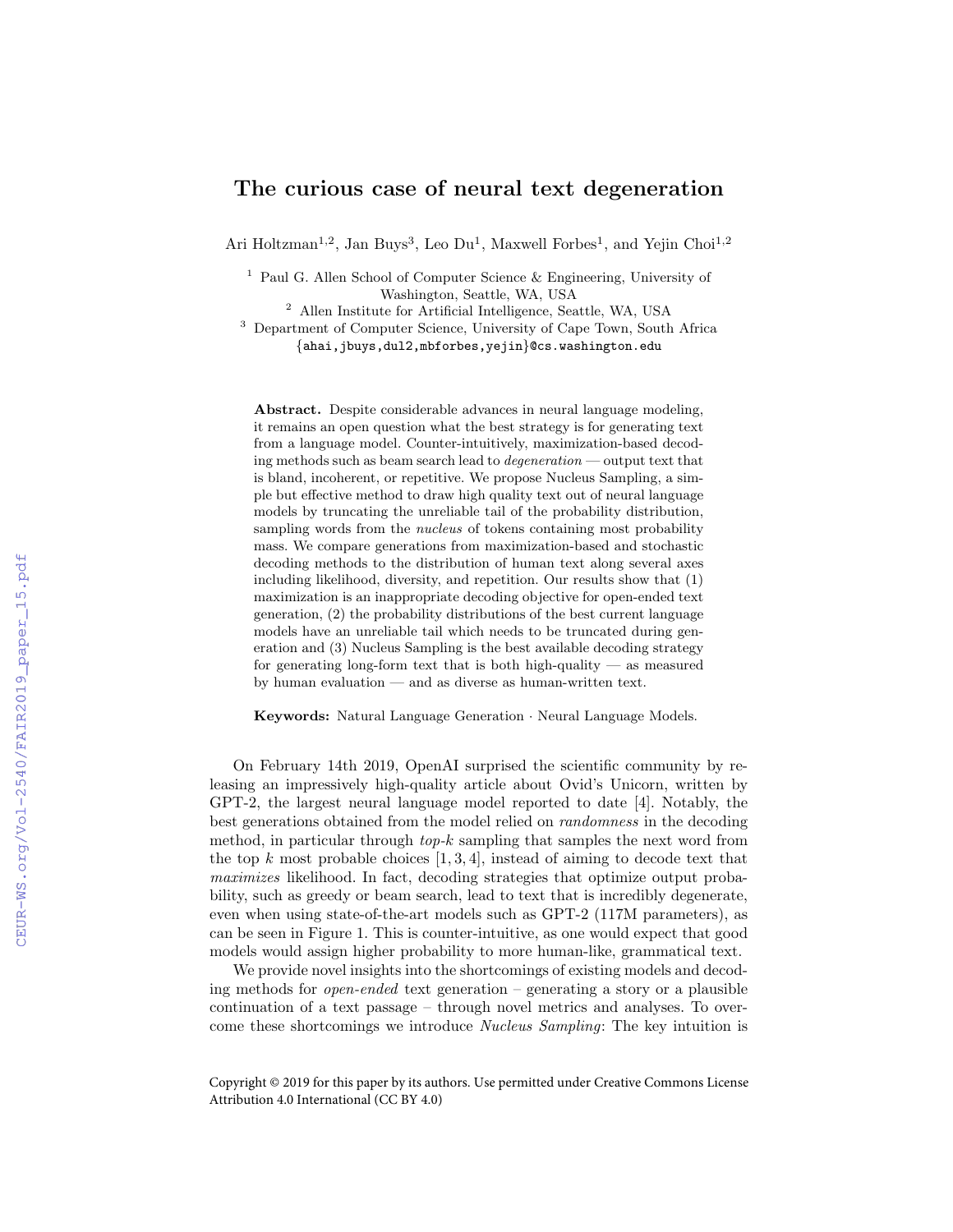## 2 A. Holtzman et al.

Context: On days when he woke early, the president liked to have coffee in the oval office. There was something about watching the sky grow lighter and Sampling (t=1.0): You couldn't be sure if that's what lighter as you sat your pajama'd behind in the most you were really doing, and If you decided to take the day powerful chair in the free world, sipping marine strength off. The president wanted you to take the day off, but he coffee, that you just couldn't achieve anywhere else. wanted to maintain a curfew and use his influence wisely Greedy: He'd been in the oval office for over a year K Top-k Sampling (k=8): "I'm sorry, sir." "No, it's okay, now, and he'd never been so happy to be there. He'd son," the president said. "I understand." "You're going been in the oval office for almost a year, and he'd never to have to make a special trip down there to get that kid. been so happy to be there. He has no idea where he's going." BeamSearch  $(k=4)$ : The President was a man of his **&** Nucleus Sampling (p=0.9): But that wasn't what drew word. He was a man of his word. He was a man of his the president's attention. He'd been seated for maybe a word. He was a man of his word. He was a man of his minute when he noticed the other man. What was the word. He was a man of his word.

Fig. 1. Example text generated from GPT-2 with each of the evaluated decoding strategies. The output is generated conditionally as a continuation of the given text passage ("context").

auv doina here?

that the vast majority of probability mass at each time step is concentrated in the nucleus, a small subset of the vocabulary that contains most of the plausible next words. Instead of relying on a fixed top-k, or using a temperature parameter to control the shape of the distribution without sufficiently suppressing the unreliable tail distribution (containing the large subset of implausible words), we propose sampling from the top- $p$  portion of the probability mass, expanding and contracting the candidate pool dynamically.

In order to compare current methods to Nucleus Sampling, we compare various distributional properties of generated text to the reference distribution, such as the likelihood of veering into repetition and the perplexity of generated text. The latter shows that text generated by maximization or top- $k$  sampling is too probable, indicating a lack of diversity and divergence in vocabulary usage from the human distribution. On the other hand, pure sampling produces text that is significantly less likely than the human-written reference text, and generation quality is correspondingly lower.

Vocabulary usage and Self-BLEU [5] statistics indicate that high values of  $k$ are needed to make top- $k$  sampling match human statistics. Yet, generations in this setting have high variance in likelihood, which is reflected in qualitatively observable incoherencies. Nucleus Sampling can match reference perplexity through a proper value of p. Qualitative analysis shows that text generated by Nucleus Sampling is more coherent than generations from other the decoding strategies (see Figure 1 for example outputs).

Finally, we perform Human Unified with Statistical Evaluation (HUSE) [2] to jointly assess the overall quality and diversity of the decoding strategies, which cannot be captured using either human or automatics evaluation alone. The HUSE evaluation demonstrates that Nucleus sampling is the best overall decoding strategy.